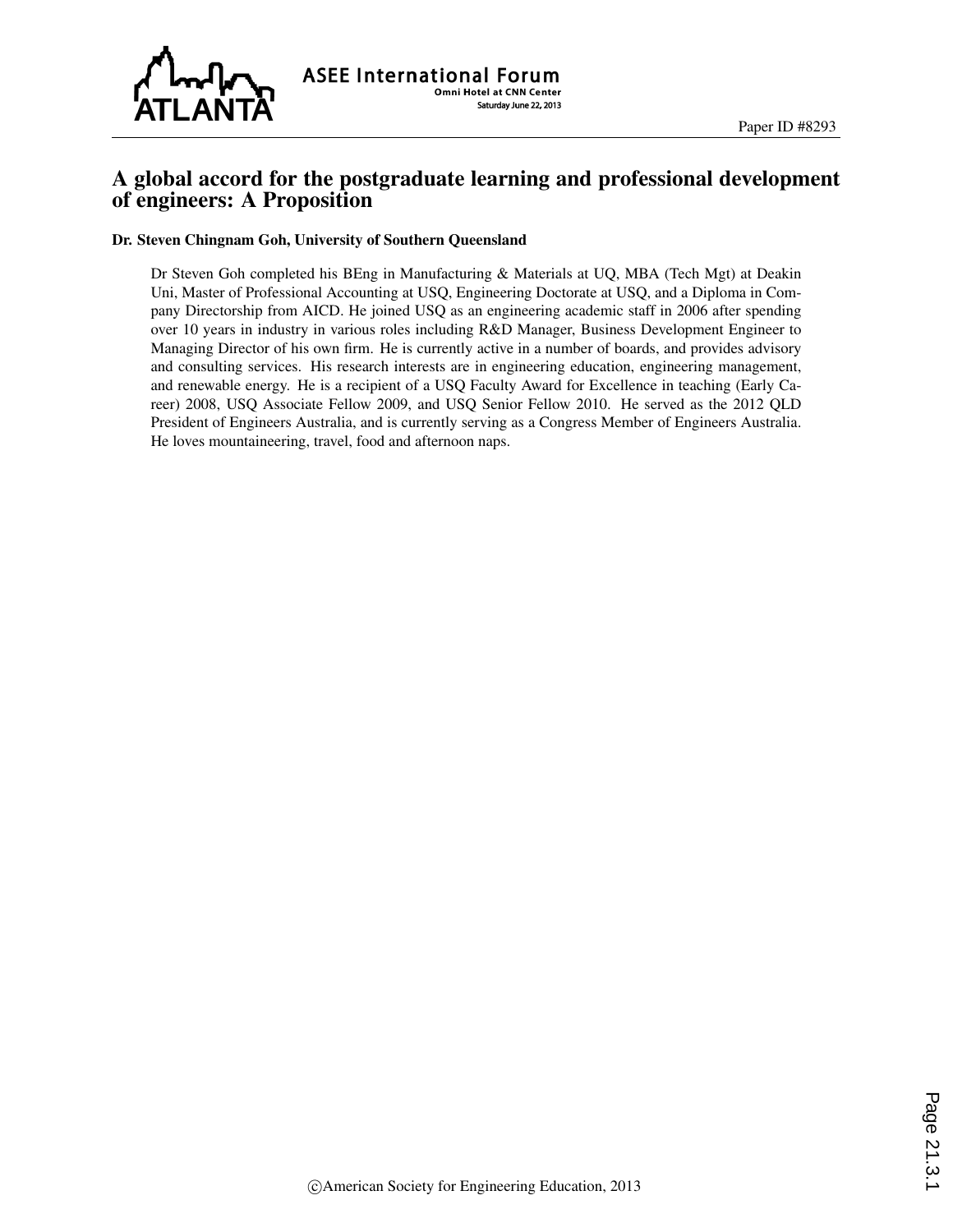## **Proposing a global accord for the postgraduate learning and professional development of engineers**

#### **Abstract**

This paper argues the case for the establishment of a global accord for the postgraduate learning journey of engineers in a globalized and complex world. The establishment of agreements covering educational qualifications in engineering and competence standards for practicing engineers such as the Washington Accord in 1989 and APEC Engineer agreement in 1999 have resulted in increased engineering mobility and improved global standards, especially as related to entry level engineering curricular requirements. However, one could suggest that the capability to perform provided by these competencies agreements do not ensure the professional development of engineers are complementary and adequate for them to perform in an increasing complex, globalised and constantly changing engineering world. The EFQM (European Foundation for Quality Management) frameworks and the Warren Centre's PPIR (Professional Performance Innovation and Risk) protocol are suggested as proposed guiding foundations for establishing a global accord for continuing engineering education. It is proposed that a new educational and professional development framework inspired by other accredited professional programs (such as law and accounting) to be developed as a platform for establishing such a global accord. The framework has the dual aims of providing learning opportunities for engineering graduates structured in the form of personal, professional and educational development, and structured guidance and mentoring to pursue professional (or sometimes referred as chartered) recognition. A conceptual framework and a proposed learning journey have been developed and are described in the paper. The paper argues for a reformed curriculum, blended pedagogies, a change in academic staff profile, and provide recent developments in the engineering and management education sector in support. It is acknowledged that further developmental and piloting work is required to establish the robustness and agility of the proposition for internationalized adoption.

#### **Introduction**

As the world moves to a more globalised environment in many professional practices, it is opportunistic to examine the how the engineering profession has tackled the challenge of improving international mobilization and standards of professional engineers and engineering services they provide. This is often a challenge for multi-national companies and organizations that operate trans-nationally. Future engineers will need to rethink their learning journey and pathways to professional recognition to be better prepared to tackle a more regionalized, integrated, and dynamic world<sup>1</sup>. Anecdotally, it appears that there is a growing population of engineers seeking Chartered status with Engineers Australia. There has been recent development in support programs such as the Engineering Education Australia (EEA)'s Graduate Program in Engineering (GPE) to complement the Professional Development Program (PDP) to undertake the chartered status journey<sup>2</sup>. In addition, there is the EEA's Experienced Engineer Program (EEP) and the Engineering Leadership Program (ELP) specifically targeting existing and aspiring engineering managers<sup>2</sup>.

Despite the introduction of these new support programs for engineering graduates, it may be perceived to be company-focussed rather than individual-focussed because of the professional development (PD) nature of the programs. There are some evidence to show that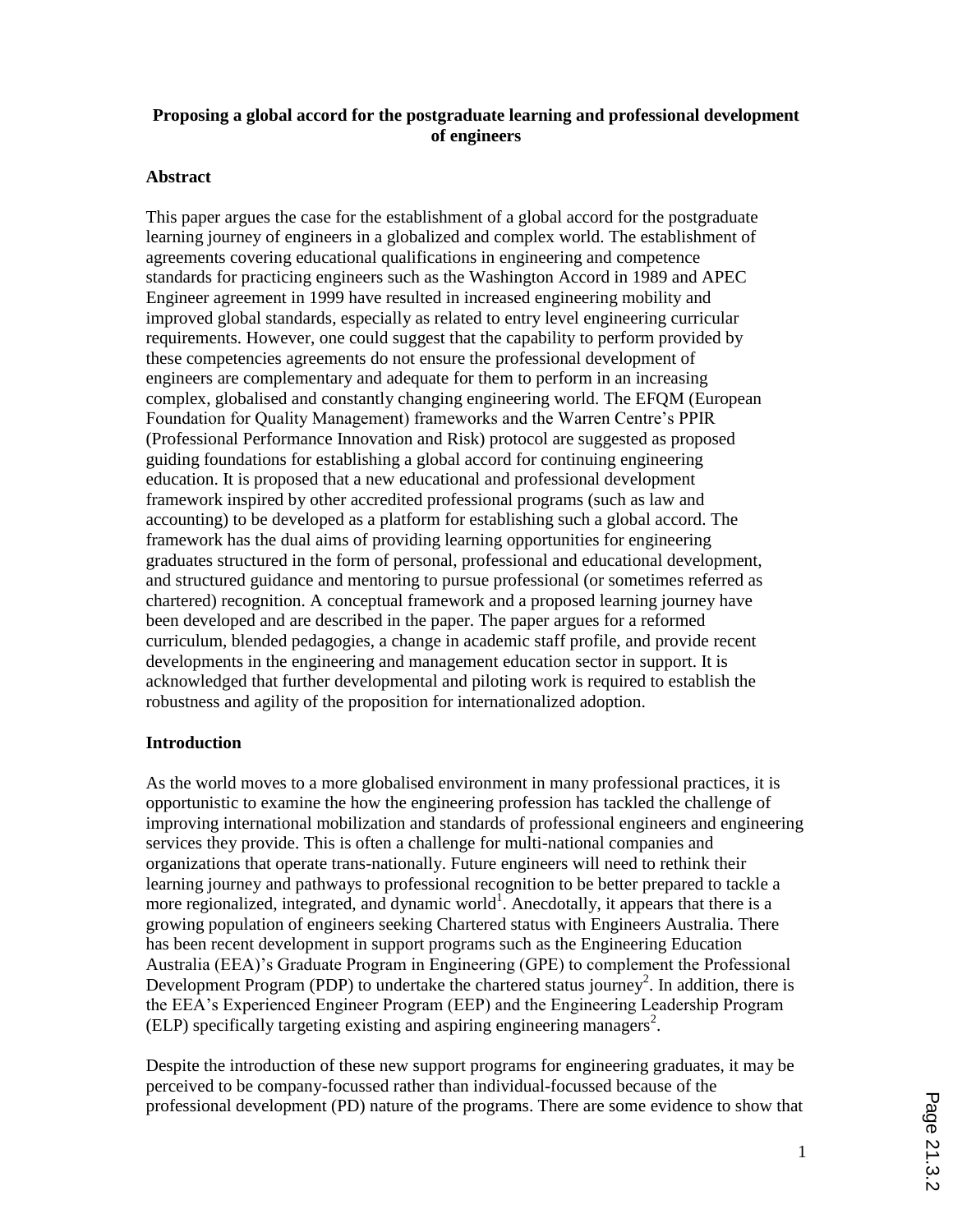there is a decrease in the willingness of engineering employers to fund professional development in recent years and the uncertainty that it presents, and the foreseeable slowdown once infrastructure stimulus are exhausted. This scenario means that costs of PD and staff mobility can be a barrier to engineering graduates pursuing support for obtaining Chartered-status as individuals. More and more so, graduates are looking to official qualifications and structured life-long learning journey. Professional master programs that address the personal, professional, and educational development needs should fulfil this demand driven by the individual engineers rather than corporation they work for  $\cdot$ .

There are three agreements that aim to address the competency requirements of engineering graduates and professional competence. These agreements govern mutual recognition of engineering qualifications. For example, the Washington, Sydney and Dublin accords for engineering, technologist, and technician graduate respectively<sup>3,4</sup>. In addition, there are three agreements that aim to address the recognition of equivalence at the practicing engineer level, where individual evaluation of experience and expertise (not qualifications) are seen to meet the benchmark standard. That is, a person recognized in one country as reaching the agreed international standard of competence should be able to obtain registration in another country that is party to the agreement with minimal assessment<sup>3,4</sup>.

These accords and agreements have allowed increased mobility of engineers and their services they provide across borders. New scientific and engineering discovery are pushing the boundary of engineering applications, particularly in complex systems and interdisciplinary engineered solutions. This scenario presents many new challenges for engineering organizations in that one project for new autonomous gold mine may start with preliminary design in London (UK) with German-trained engineers, then developed further with detailed design in Houston (Texas) with a mix of US and Brazilian-trained engineers, and followed by design validation and verification in Singapore with a mix of British and Asian-trained engineers, and project managed by Australasian-trained engineers during the construction phases in Laos, all within multi-disciplinary environments. This example reinforces the need for consistent global competency standards, recognition and registration of professional expertise, and importantly, the need for systems-based thinking in education and training. This is particularly so for professional development of professional engineers ensuring that its quality is maintained for currency, relevance, technical robustness, but importantly, complex systems-focused.

There is currently inadequate coverage of global agreement in the sphere of professional development and training of practising engineers. There is an argument that the quality of professional development will have a direct impact on the performance of practicing professional engineers. Hence, it is proposed that a new global accord be established to  $\alpha$  address this deficiency<sup>5</sup>.

#### **Samples of Existing Engineering Accords**

There are three agreements covering mutual recognition in respect of tertiary-level qualifications in engineering:

• The Washington Accord<sup>3</sup> signed in 1989 - Recognizes the substantial equivalency of accreditation systems of signatory organizations and the engineering education programs equivalent to 4 years duration accredited by them, and establishes that graduates of programs accredited by the accreditation organizations of each member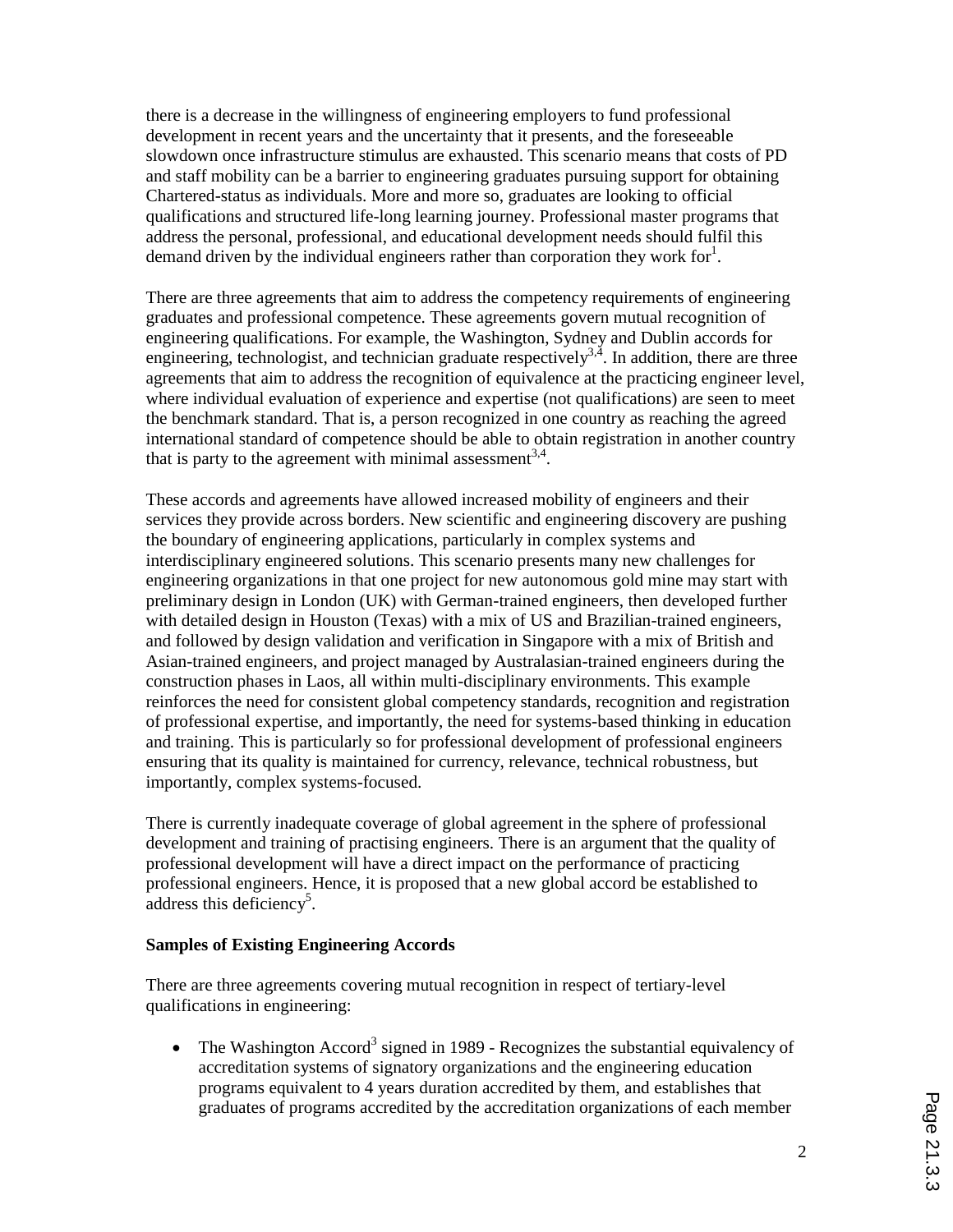nation are prepared to practice engineering at the entry level. More information including current members of the Washington Accord can be obtained from the Washington Accord website; www.washingtonaccord.org.

- The Sydney Accord<sup>3</sup> commenced in 2001 Flowing from the Washington Accord, a similar Agreement was developed for Engineering Technologists or Incorporated Engineers, called the Sydney Accord (SA), which was signed in June 2001. It recognizes substantial equivalence in the accreditation of qualifications in engineering technology, normally of three years duration.
- The Dublin Accord<sup>3</sup> commenced in  $2002 It$  is an agreement for the international recognition of Engineering Technician qualifications, normally of two years duration. In May 2002 the national engineering organizations of the United Kingdom, Republic of Ireland, South Africa and Canada signed an agreement mutually recognizing the qualifications which underpin the granting of Engineering Technician titles in the four countries. Since then, two further economies have attained provisional membership, and are working towards signatory status. They are New Zealand and the United States.

There are three agreements covering mutual recognition and registration in respect of individual professional expertise and the capacity to perform independently in engineering:

- Asia Pacific Economic Cooperation (APEC) Engineer agreement<sup>3</sup> commenced in 1999 – This is an agreement between APEC countries for the purposes of recognizing "substantial equivalence" of professional competence in engineering. APEC countries can apply to become members of the agreement by demonstrating that they have in place systems which allow the competence of engineers to be assessed to the agreed international standard set by the APEC Engineer agreement. The representative organization in each economy creates a "register" of those engineers wishing to be recognized as meeting the generic international standard. Other APEC economies generally should provide equivalency when an engineer seeks for his or her competence to be recognized. The Agreement is largely administered between engineering bodies. Registration on the IPER register with APEC Engineer ensures that professional engineers have the opportunity to have their professional standing recognized within the APEC region thereby contributing to the globalization of professional engineering services. This is of particular benefit to engineering firms that are providing services to other APEC economies but it also adds value to individuals who may wish, at some stage, to work in these economies.
- The Engineers Mobility Forum (EMF) agreement<sup>3</sup> commenced in 2001. It operates the same competence standard as the APEC Engineer agreement but any country/economy may join. The Engineers Mobility Forum Agreement was signed by engineering institutions from Canada, South Africa, the United Kingdom, Australia, Ireland, New Zealand, Hong Kong, the United States, Japan, Malaysia, and Korea. Its purpose is to enable progress towards removing artificial barriers to the free movement of professional engineers among countries, while ensuring that qualifications are met. Signatories have agreed to establish and maintain an EMF International Register of Professional Engineers as a basis for consultation within their respective constituencies. An EMF International Register is being established by Australia, Canada, Hong Kong China, Ireland, Japan, Korea, Malaysia, New Zealand, South Africa, UK and USA. The EMF International Register of Professional Engineers signatories aim to facilitate cross-border practice by experienced professional engineers by establishing a framework for their recognition, based on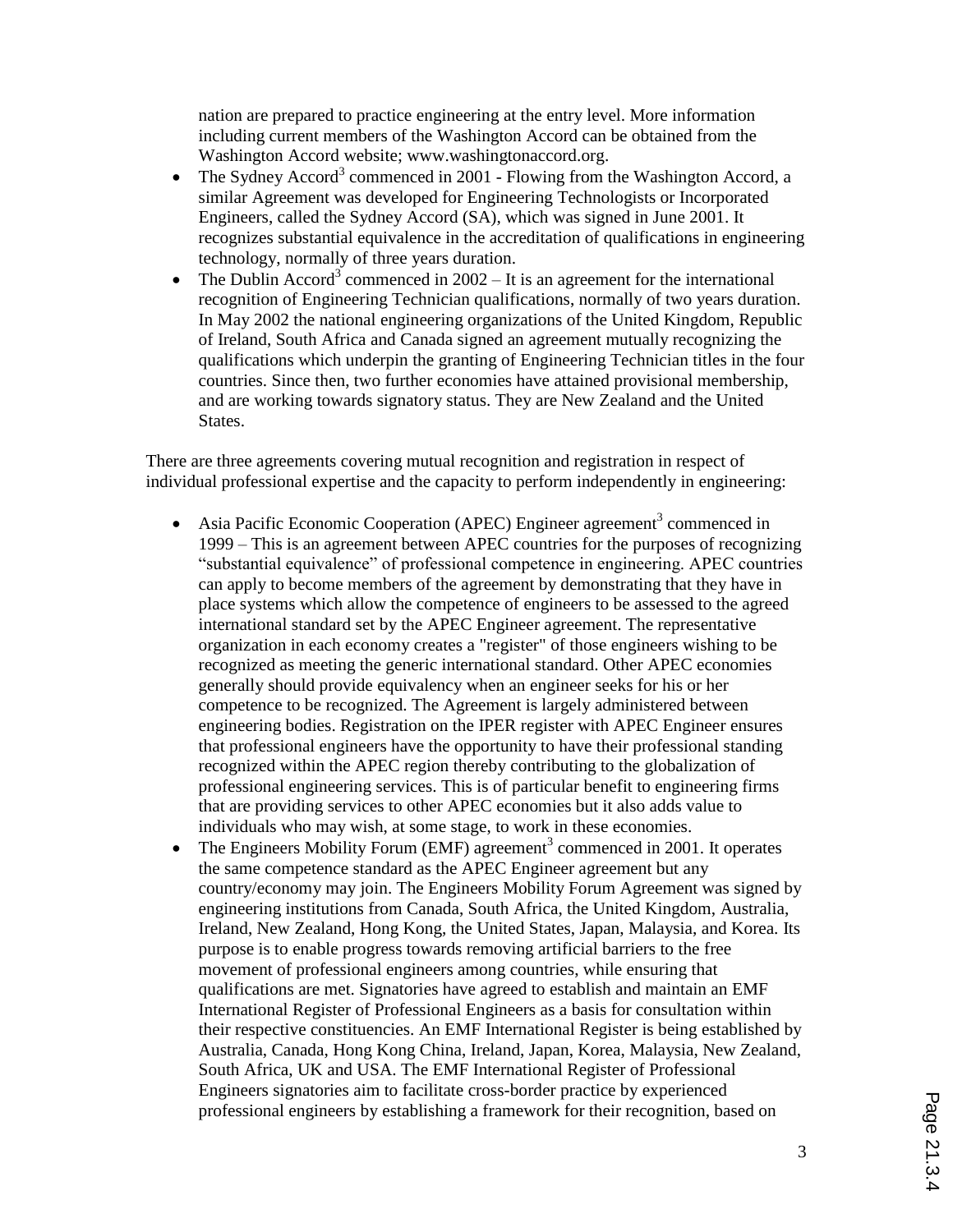confidence in the integrity of national assessment systems. Each signatory will maintain its own register and will share information with other signatories.

• The Engineering Technologist Mobility Forum (ETMF) agreement<sup>3</sup> commenced in 2003. The parties to the Agreement have agreed to commence establishing a mutual recognition scheme for engineering technologists. It operates along the same lines as the Engineers Mobility Forum agreement, focusing on Engineering Technologists.

## **Development Framework and Evaluation Protocol**

One possible development framework to adopt for a global accord is the European Foundation for Quality Management (EFQM) self-assessment model for continuing professional education<sup>6</sup>. The model is based on the nine criteria which underpin the excellence of an organization. The criteria include five Enablers and four Results. The enablers cover what an organization do, and the results criteria over what an organization achieves. The model illustrates that Leadership drives Policy and Strategy delivered through People, Partnership and Resources. The criteria determine the level of Customer satisfaction, People satisfaction and the impact on Society as a while. The original version of EFQM selfevaluation matrix focused on management practices, and later adopted in 2007 by the project DAETE (development of accreditation in engineering education and training)<sup>7</sup>. A tool was developed from the project to establish guidelines for the quality evaluation of Continuing Engineering Education.

A protocol for self-evaluation is required to support such a framework in terms of the criterions for developing engineering education programs with respect to the requirements of professional and/or registered engineers. A suggested protocol for professional engineering practice could be derived from the Warren Centre's PPIR (Professional Performance Innovation and Risk) Protocol<sup>8</sup> in defining the standard of performance of an engineering task which can be expected by employers, clients and other stakeholders. The protocol aims to:

- informs and guides the professional engineer acting individually or as a team member on the essentials of performance in undertaking an engineering task;
- informs and guides all parties to, and stakeholders in, an engineering task on the role and obligations of the professional engineer and the effective use of such services; and
- defines the essentials of performance against which the duty and standard of care of the professional engineer can be assessed objectively, both in prospect and in retrospect

The EFQM framework and the Warren Centre's PPIR protocol are suggested as a proposed foundation for establishing a global accord for continuing engineering education. It is of the view that further discourse with major engineering bodies is required to take the proposition from the conceptual and piloting stages to a stage for establishment of a global accord.

# **Curriculum Model for Professional Engineering Programs**

Head<sup>9</sup> (2008) concluded that one skill that is in short supply is the ability to manage complex systems and provide sustainable outcomes through design-and-performance specification, quality management and whole-of-life system operational management. Goh et al<sup>1</sup> and Galloway<sup>10</sup> argue for the need to broaden current and future engineers' skills sets to become not only technically competent but also competent in communication and management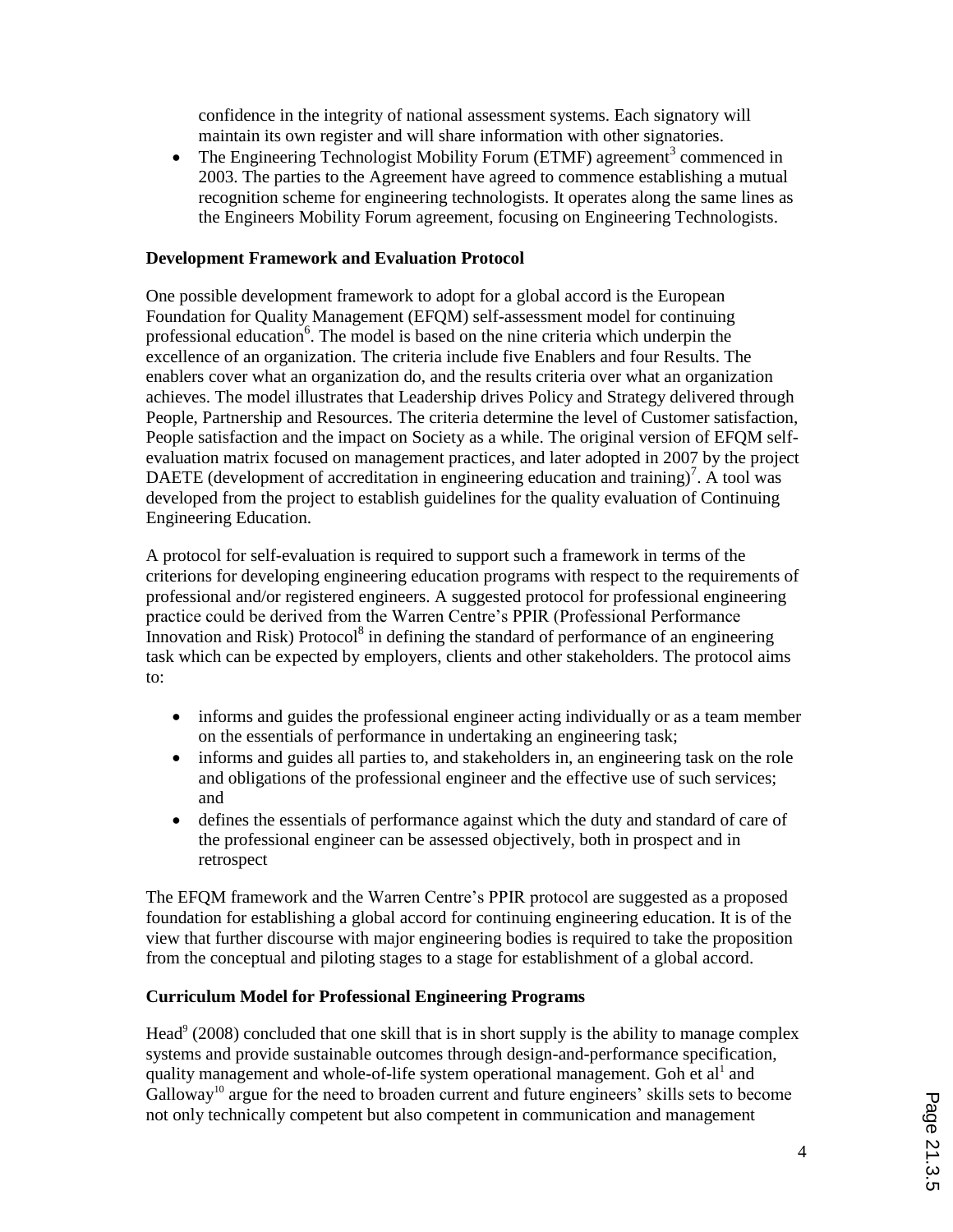practices which are somewhat taught in undergraduate, but never had the opportunities to refine at the postgraduate levels.  $Goh<sup>1</sup>$  and  $Galloway<sup>10</sup>$  propose new Master degrees in Professional Engineering. Both authors lay out non-technical areas in which engineers must become proficient: globalization, innovation, communication, ethics and professionalism, diversity, and leadership (**21st Century Skills Set**).

To Human Resource (HR) managers and Learning & Development professionals, learning is much more than just creating courses, it is also about managing and developing their people. Within the HR profession, there is a growing recognition that formal training accounts for only a fraction of organizational learning, and disseminating knowledge in a formal classroom is incredibly expensive and inefficient<sup>11</sup>. Most HR professional refer this view in the form of the "70-20-10" approach of leadership development<sup>12</sup>. Though EEA is actively looking at developing engineering workforce with their educational products, it is observed that there is an over-reliance on structures that focus on compliance and competencies, as opposed to a learning journey approach inclusive of personal, professional and educational development. It can be argued that there is no one-size-fits-all approach for the 21st century where "boxes" can be ticked for engineering managers. Therefore, the question must be asked on how we can provide recognition and articulation of informal learning. One such method is the student-centric **Work-Intergrated Learning** (WIL).

In this age of ever changing technologies and application convergences, are our disciplinebased programs (civil, electrical, mechanical, environmental, etc) established in the 20th Century still relevant? Could our training of 21st century engineers of tomorrow be a melting pot of traditional engineering disciplines infused with 21st century principles? In some way, the drivers for change mentioned in this paper challenge the existing discipline-based political structure and identity of the engineering profession. Another question do arise in that "do the existing cohort of academics have the right skills, training, and incentives to drive change and reform?" Does this suggest that 'traditional' research training (eg. PhD) may not be the best preparation for engineering educators; particularly for academics delivering engineering courses at the professional and management levels? Perhaps **a new breed of professionally accredited academics** is required to be specially trained based on collaborative efforts between universities and industry.

From earlier works by  $Goh<sup>13,14,15</sup>$  concluded that 'Integrity' and 'Leadership' essential elements for developing professional engineers. Other important areas were 'communication', 'business acumen', 'strategic planning', and 'financial management'. **Adaptability** and **agility** are also important areas citing recent changing business paradigm. This observation is well supported by the two recent IBM reports  $16,17$  in that an adaptive workforce is required to respond to competitive and quickly shifting global markets, a precursor for future organizational success. Creating an adaptable workforce requires more than a series of HR programs, it starts with leadership and the ability to "crack the code" for talent.

Engineers will also have to face the complexity of managing four generations of workers, from baby boomers to Gen Z (born after 1995), plus managing an increasingly diverse workforce in gender and culture<sup>18,19</sup>. Diversity will be a large component of the learning journey13,14,15. The new program should also have mechanisms to nurture **emotional intelligence**<sup>13,14,15</sup>. Another aspect that needs to be considered is developing confidence. Mortimer<sup>20</sup> states, "The more effective people are those who can grasp the imagination of their team. They have the personal magnetism and intelligence to build around them and to continue to embrace talent within their organization. That's another way of saying they're confident."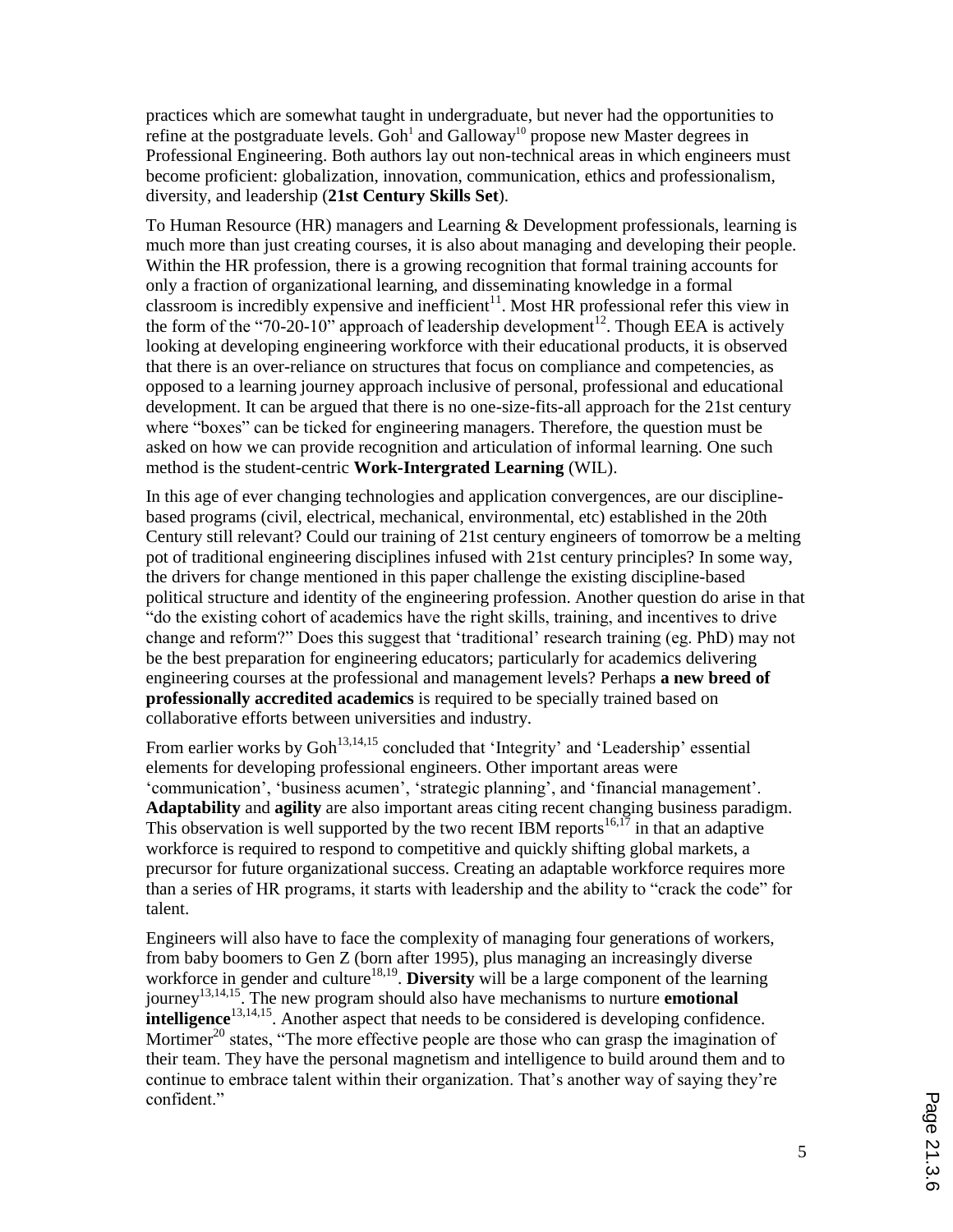An under-rated component of leadership development is in **intelligence leadership**. The data indicates 19% of  $S\&P/ASX100$  leaders achieved honors in their undergraduate degree<sup>20</sup>. At the postgraduate level, 25% have an MBA, and 7% have no tertiary qualifications  $\frac{1}{20}$ . The interesting element of the data is that a large cohort had non-management qualifications; 19.5% higher technical qualification and 8.5% had PhD qualification. These observations provide some evidence that it is beneficial to include a research-based component into the learning journey.

# **A Proposed Learning Journey**

The future operating environment requires engineers who possess $1,13,14,15$ .

- Ability to nurture and lead an adaptive workforce;
- Ability to manage diversity and multiple-stakeholders;
- Genuine social and ethical attributes;
- Strong emotional intelligence;
- Strong intelligence leadership;
- Strong leadership in sustainability;
- Confidence in presence and abilities;
- Strong business and commercial acumens; and
- An in-depth knowledge of one's industry.

From the attributes above, it is proposed that the learning journey start in the early years working as a graduate engineer in pursuit of their professional or chartered status. It should incorporate and integrate personal, professional and educational development with close supervision by mentors, both within the industry and academia. It is possible to complete the learning journey in an intensive 3 year timeframe, but a more realistic 5 year timeframe is recommended as the step for most graduates to management starts generally after 6 years of work experience<sup>14</sup>. The learning journey should also be reinforced by peer-support networking in a virtual social network which students and alumni can access across institutions. This learning journey is illustrated in Figure 1.

Under the educational development stream, it is proposed to embed principles such as Innovation, Leadership, Globalization and Sustainability, as part of the 21st Century Skills Set<sup>14</sup>, into relevant technical and engineering curriculum infused within the personal, professional and educational development framework. It is envisaged that the learning journey may involve short-term placements in another industry such as banking or the arts.

Under the professional development stream, the workplace becomes the classroom, and the classroom becomes the workplace. The former is where work-integrated and informal learning are recognised and captured for articulation; the latter is where the research-based learning is part of the company's innovation or R&D program. These scenarios will be able to build-on in practice the necessary "soft-skills" but also develop rigour in "intelligence".

Under the personal development stream, there is a case for self-directed but collaborative peer-driven learning in a philanthropic environment where there is a melting pot of diverse profiles of participants but also of the recipients of the charitable work. The learning in these philanthropic environments will hopefully develop the ability to manage diversity and be adaptive, but also to develop empathy for social and environmental concerns. In conjunction with coaching/mentoring, these activities are conductive aids for developing "integrity".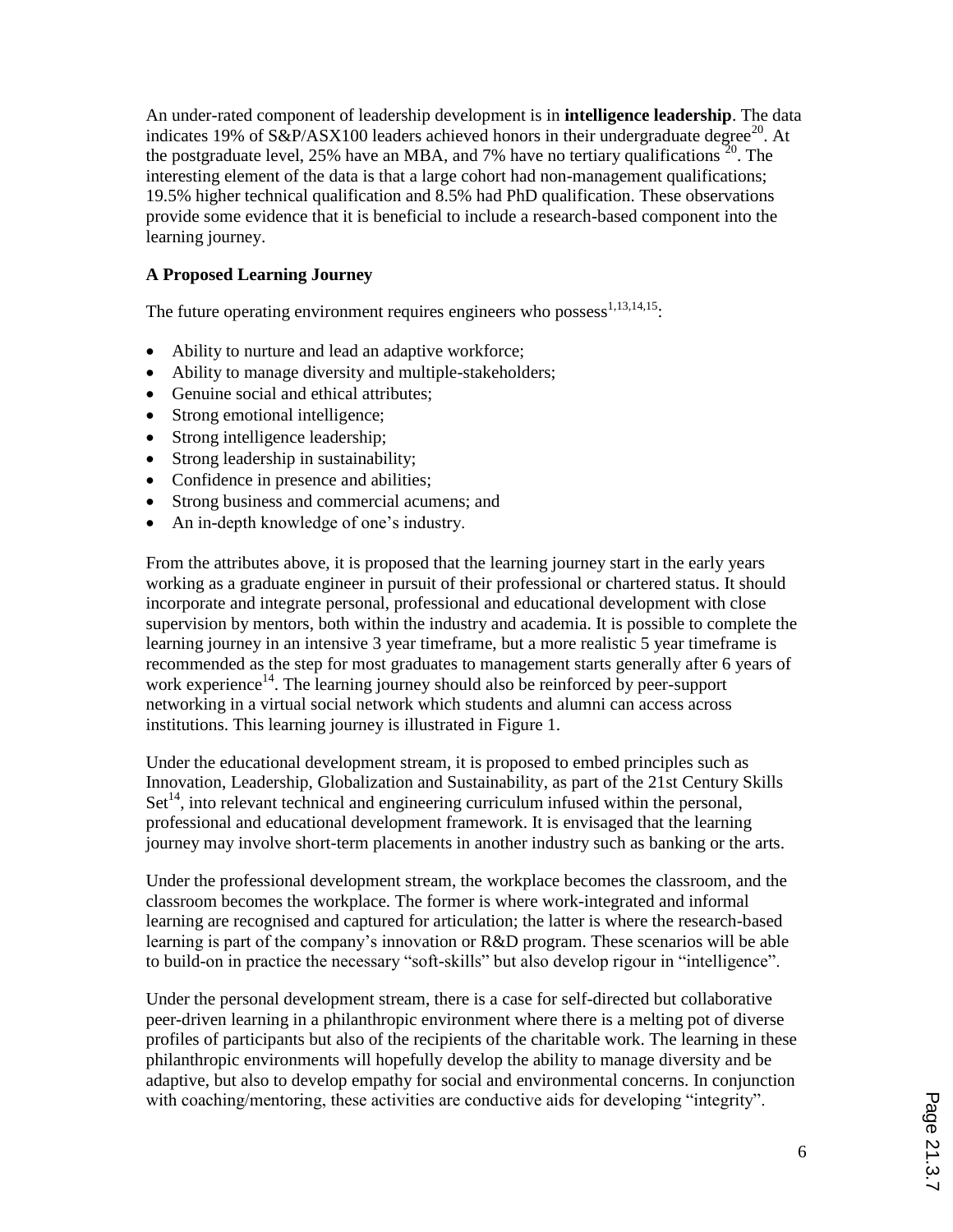Engineering educators will also need to take a life-long learning perspective to their client, in this case, the aspiring professional engineers. This may require engineering educators to be retrained and reequipped to be able to coach and mentor and facilitate personal, professional and educational development of individuals. A certification process or 'chartered status' for accredited educators of this unique program may be introduced to ensure the 'right' people are helping to facilitate the learning journeys. This framework can be replicated for postgraduate engineering coursework programs with specialised technical contents as well as management contents.

|                   | <b>Personal Development</b>                                                                                                                                                                                 | <b>Professional Development</b>                                                                                                                                                                                           | <b>Educational Development</b>                                                                                                                                                                                                                                                                                                                                      |
|-------------------|-------------------------------------------------------------------------------------------------------------------------------------------------------------------------------------------------------------|---------------------------------------------------------------------------------------------------------------------------------------------------------------------------------------------------------------------------|---------------------------------------------------------------------------------------------------------------------------------------------------------------------------------------------------------------------------------------------------------------------------------------------------------------------------------------------------------------------|
| Year 1            | Personalised 360 degree<br>evaluation to construct a<br>personal development plan;<br>Coaching and mentoring<br>provided                                                                                    | Be guided to plan for Stage 2<br>and/or Stage 3 competencies;<br>identify strategic opportunities<br>for professional development;<br>Can be part of existing PDP or<br>Graduate program                                  | Be guided to plan a curriculum<br>that best fit the organisational<br>need; the suite of courses should<br>consist of management,<br>engineering, and business<br>strands that have an overarching<br>framework of 21 <sup>st</sup> Century Skills<br>Set (Innovation, Leadership,<br>Globalisation, Sustainability).<br>Start small with 1 course per<br>semester. |
| Year <sub>2</sub> | Execute personal<br>development plan; this may<br>include philanthropic<br>activities or self-<br>improvement workshops<br>along with other<br>participants from other<br>disciplines and/or<br>professions | Continue to record and<br>evaluate career episodes<br>reporting, and adjust learning<br>plan if required. Should<br>include a Work-Integrated<br>Learning and short<br>professional development<br>courses as part of the | Continue with the educational<br>development plan and complete<br>10 courses; Can be accelerated<br>with residential schools or<br>intensive coursework;<br>Recognition of prior studies and<br>articulation of short courses<br>should be available. Multi-<br>disciplinary or multi-profession<br>student cohort is desired.                                      |
| Year 3            | Evaluation of progress in<br>the personal development                                                                                                                                                       | recognition of informal<br>learning; Could include a<br>research component as part of                                                                                                                                     |                                                                                                                                                                                                                                                                                                                                                                     |
| Year 4            | plan; adjust or refine if<br>required. Continue to<br>execute plan                                                                                                                                          | a workplace project.                                                                                                                                                                                                      |                                                                                                                                                                                                                                                                                                                                                                     |
| Year 5            | Review and evaluate;<br>Submit a portfolio of<br>reflections                                                                                                                                                | Submit Career Episode Report<br>to EA for assessment                                                                                                                                                                      |                                                                                                                                                                                                                                                                                                                                                                     |

|  |  | Figure 1. A proposed learning journey for professional engineering program |
|--|--|----------------------------------------------------------------------------|
|  |  |                                                                            |

# **Conclusions**

This paper argues the case for the establishment of a global accord for the postgraduate learning journey of engineers. The establishment of agreements covering educational qualifications in engineering and competence standards for practicing engineers have resulted in increased engineering mobility and improved global standards. However, the paper suggests that the capability to perform provided by these competencies agreements do not ensure the professional development of engineers are complementary and adequate for them